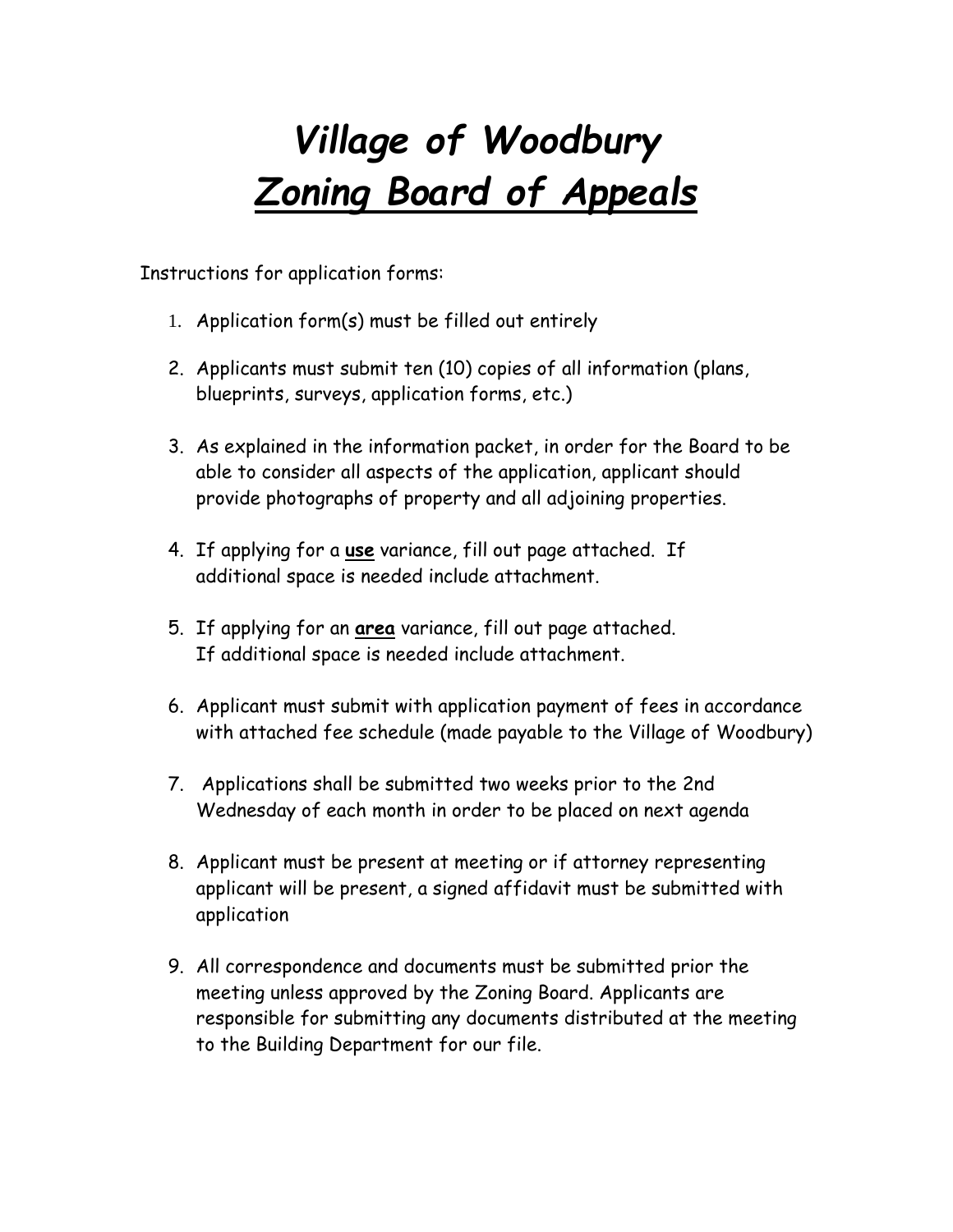### **ZONING BOARD OF APPEALS - FEE SCHEDULE**

| Special Permit----------------------------------\$200.00     |  |
|--------------------------------------------------------------|--|
| Residential Area Variance-------------------------\$250.00   |  |
| Residential Use Variance--------------------------\$300.00   |  |
| Commercial Area Variance-------------------------\$500.00    |  |
| Commercial Use Variance--------------------------- \$750.00  |  |
| ZBA Interpretation of Code                                   |  |
| Residential--------------------------------\$250.00          |  |
| Commercial---------------------------------\$500.00          |  |
| Review of Ruling by Building Inspector--------------\$250.00 |  |

In addition to the fees listed above all **residential subdivisions** consisting of **three or more lots** and **all commercial applications** require the **posting** of an **escrow in the amount of \$2,500.00 prior to an appearance before the Zoning Board** to cover the cost of all consulting fees for the application. If the escrow account falls below \$1,000.00 additional funds must be posted to continue the application process. Applicant is responsible for final payment of all consultant fees prior to final decision rendered by the Zoning Board of Appeals. **Please submit a check with application made payable to the Village of Woodbury**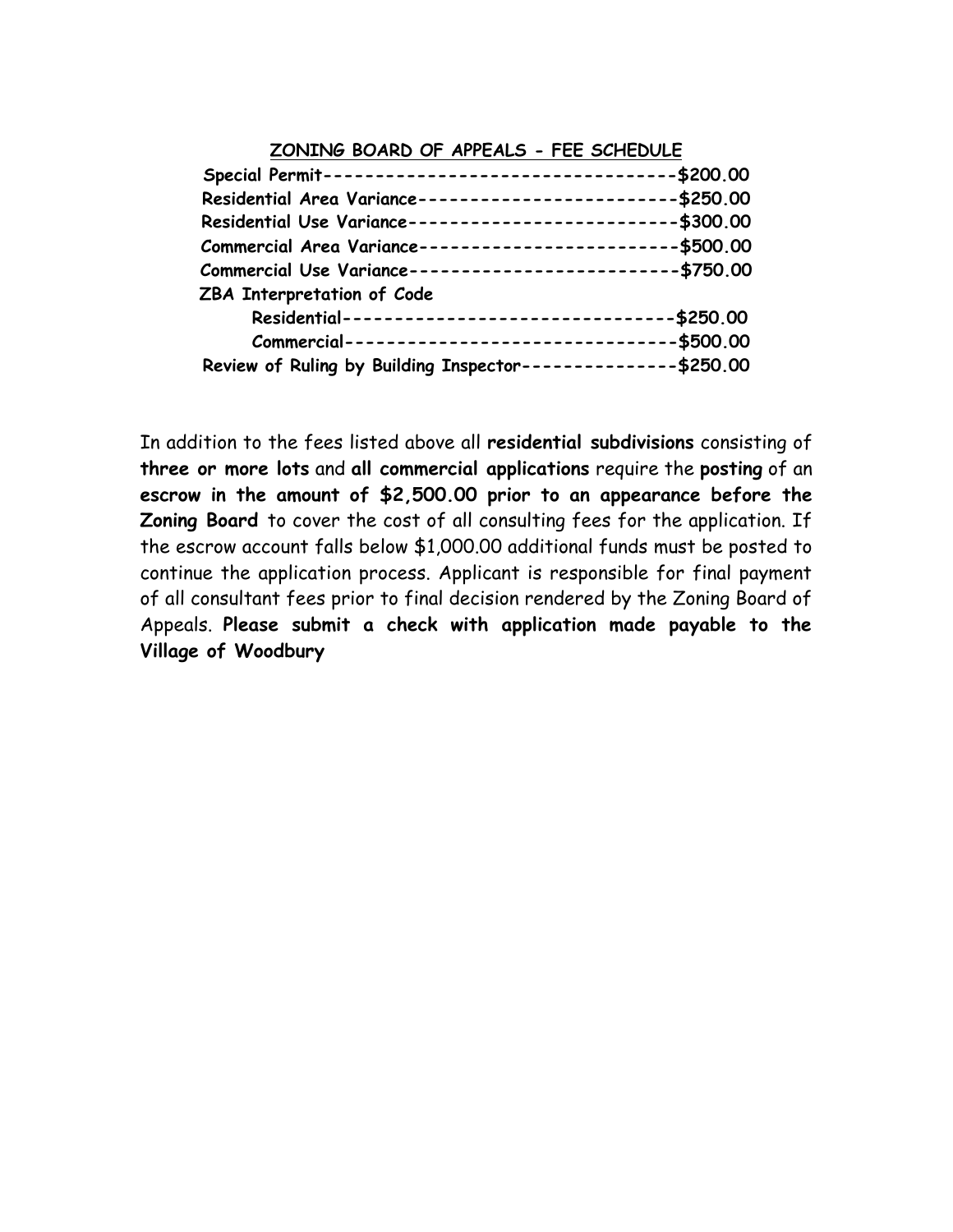### *Statement of Ownership and Interest*

| 1.  | Name of<br>Applicant                                                                     |
|-----|------------------------------------------------------------------------------------------|
| 2.  | Owner of property (if different from)                                                    |
| 3.  | Owners                                                                                   |
| 4.  | Location of                                                                              |
| 5.  |                                                                                          |
| 6.  | Present use of property: Residential (single-fmly) _______ (multi-fmly) ________ Comm.   |
| 7.  | Such use has continued without change since (year): ____________________________         |
| 8.  |                                                                                          |
| 9.  | Type of relief requested: Use variance ________ Area variance _______ Special permit     |
| 10. | List sections of the Woodbury Zoning Law from which variance(s) or permit are requested: |
| 11. | Give directions to property from Police Headquarters on Route 32:                        |
|     | Applicants address:                                                                      |
|     | Telephone numbers: (daytime) ___________<br>(evening)                                    |
|     | If Owner is different from applicant, complete the following:                            |
|     |                                                                                          |
|     | Owners address:                                                                          |
|     | Telephone numbers: (daytime)<br>(evening)                                                |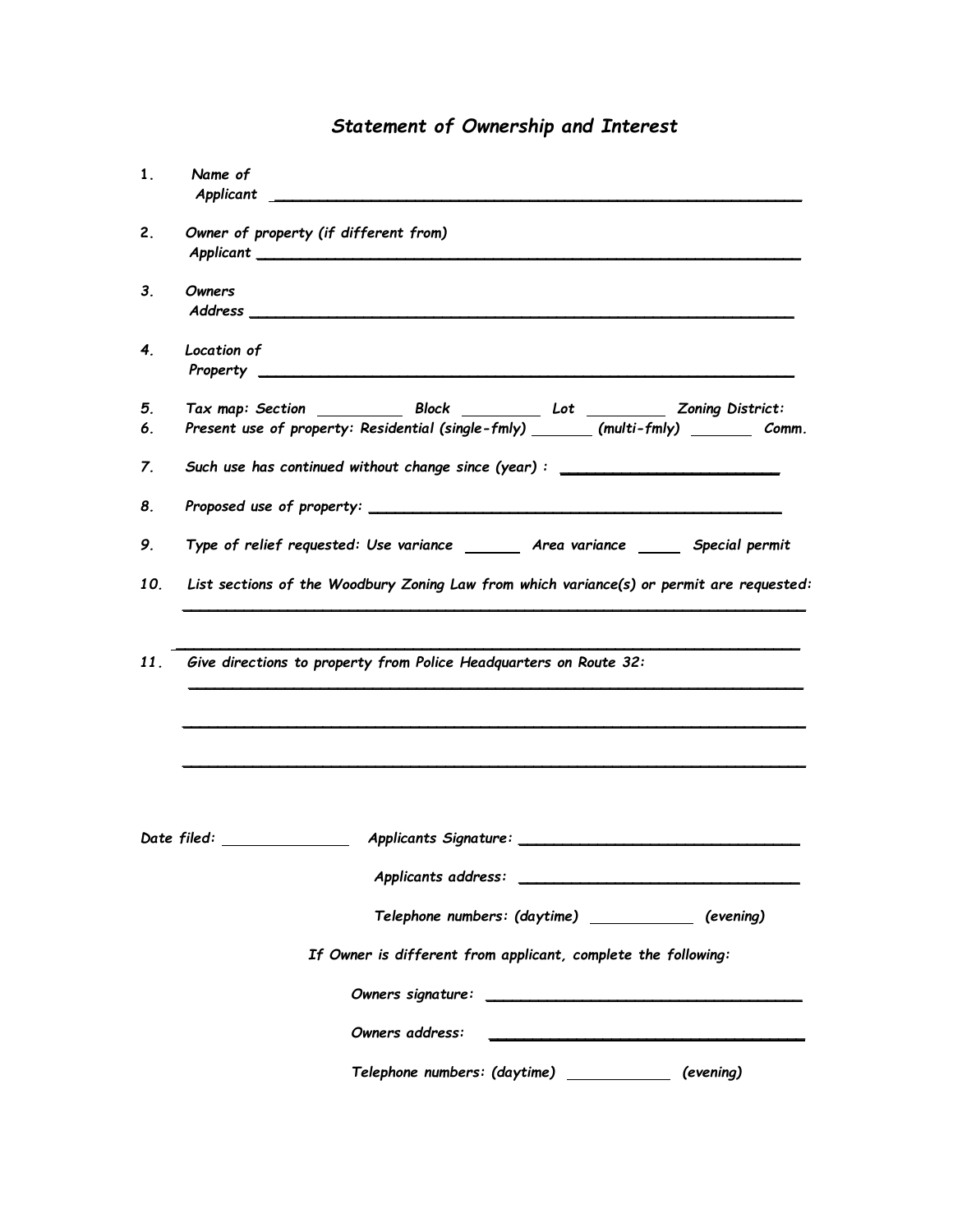### *Statement of Ownership and Interest*

This questionnaire to be completed by persons applying for an **USE** variance (if unsure, see instructional pamphlet attached or contact the building department):

## *PLEASE ANSWER ALL QUESTIONS YES OR NO AND THEN GIVE* **DETAILED EXPLANATION**

(ATTACH ADDITIONAL PAGES IF NECESSARY)

### **USE VARIANCE**

1**. Explain how, based on the current applicable zoning regulations applicant is incapable of earning a "reasonable" financial return on his/her initial investment if used for any of the uses allowed by the zoning code. Applicant must demonstrate using financial evidence:**

\_\_\_\_\_\_\_\_\_\_\_\_\_\_\_\_\_\_\_\_\_\_\_\_\_\_\_\_\_\_\_\_\_\_\_\_\_\_\_\_\_\_\_\_\_\_\_\_\_\_\_\_\_\_\_\_\_ \_\_\_\_\_\_\_\_\_\_\_\_\_\_\_\_\_\_\_\_\_\_\_\_\_\_\_\_\_\_\_\_\_\_\_\_\_\_\_\_\_\_\_\_\_\_\_\_\_\_\_\_\_\_\_\_\_

\_\_\_\_\_\_\_\_\_\_\_\_\_\_\_\_\_\_\_\_\_\_\_\_\_\_\_\_\_\_\_\_\_\_\_\_\_\_\_\_\_\_\_\_\_\_\_\_\_\_\_\_\_\_\_\_\_ \_\_\_\_\_\_\_\_\_\_\_\_\_\_\_\_\_\_\_\_\_\_\_\_\_\_\_\_\_\_\_\_\_\_\_\_\_\_\_\_\_\_\_\_\_\_\_\_\_\_\_\_\_\_\_\_\_ \_\_\_\_\_\_\_\_\_\_\_\_\_\_\_\_\_\_\_\_\_\_\_\_\_\_\_\_\_\_\_\_\_\_\_\_\_\_\_\_\_\_\_\_\_\_\_\_\_\_\_\_\_\_\_\_\_ \_\_\_\_\_\_\_\_\_\_\_\_\_\_\_\_\_\_\_\_\_\_\_\_\_\_\_\_\_\_\_\_\_\_\_\_\_\_\_\_\_\_\_\_\_\_\_\_\_\_\_\_\_\_\_\_\_

2. **Explain how the alleged hardship that relates to the property in question is unique and does not apply to a substantial portion of the district or neighborhood:**

\_\_\_\_\_\_\_\_\_\_\_\_\_\_\_\_\_\_\_\_\_\_\_\_\_\_\_\_\_\_\_\_\_\_\_\_\_\_\_\_\_\_\_\_\_\_\_\_\_\_\_\_\_\_\_\_\_ \_\_\_\_\_\_\_\_\_\_\_\_\_\_\_\_\_\_\_\_\_\_\_\_\_\_\_\_\_\_\_\_\_\_\_\_\_\_\_\_\_\_\_\_\_\_\_\_\_\_\_\_\_\_\_\_\_ \_\_\_\_\_\_\_\_\_\_\_\_\_\_\_\_\_\_\_\_\_\_\_\_\_\_\_\_\_\_\_\_\_\_\_\_\_\_\_\_\_\_\_\_\_\_\_\_\_\_\_\_\_\_\_\_\_ \_\_\_\_\_\_\_\_\_\_\_\_\_\_\_\_\_\_\_\_\_\_\_\_\_\_\_\_\_\_\_\_\_\_\_\_\_\_\_\_\_\_\_\_\_\_\_\_\_\_\_\_\_\_\_\_\_ \_\_\_\_\_\_\_\_\_\_\_\_\_\_\_\_\_\_\_\_\_\_\_\_\_\_\_\_\_\_\_\_\_\_\_\_\_\_\_\_\_\_\_\_\_\_\_\_\_\_\_\_\_\_\_\_\_ \_\_\_\_\_\_\_\_\_\_\_\_\_\_\_\_\_\_\_\_\_\_\_\_\_\_\_\_\_\_\_\_\_\_\_\_\_\_\_\_\_\_\_\_\_\_\_\_\_\_\_\_\_\_\_\_\_

3**. Explain how the requested variance, if granted, will not alter the essential character of the neighborhood:**

\_\_\_\_\_\_\_\_\_\_\_\_\_\_\_\_\_\_\_\_\_\_\_\_\_\_\_\_\_\_\_\_\_\_\_\_\_\_\_\_\_\_\_\_\_\_\_\_\_\_\_\_\_\_\_\_\_ \_\_\_\_\_\_\_\_\_\_\_\_\_\_\_\_\_\_\_\_\_\_\_\_\_\_\_\_\_\_\_\_\_\_\_\_\_\_\_\_\_\_\_\_\_\_\_\_\_\_\_\_\_\_\_\_\_ \_\_\_\_\_\_\_\_\_\_\_\_\_\_\_\_\_\_\_\_\_\_\_\_\_\_\_\_\_\_\_\_\_\_\_\_\_\_\_\_\_\_\_\_\_\_\_\_\_\_\_\_\_\_\_\_\_ \_\_\_\_\_\_\_\_\_\_\_\_\_\_\_\_\_\_\_\_\_\_\_\_\_\_\_\_\_\_\_\_\_\_\_\_\_\_\_\_\_\_\_\_\_\_\_\_\_\_\_\_\_\_\_\_\_ \_\_\_\_\_\_\_\_\_\_\_\_\_\_\_\_\_\_\_\_\_\_\_\_\_\_\_\_\_\_\_\_\_\_\_\_\_\_\_\_\_\_\_\_\_\_\_\_\_\_\_\_\_\_\_\_\_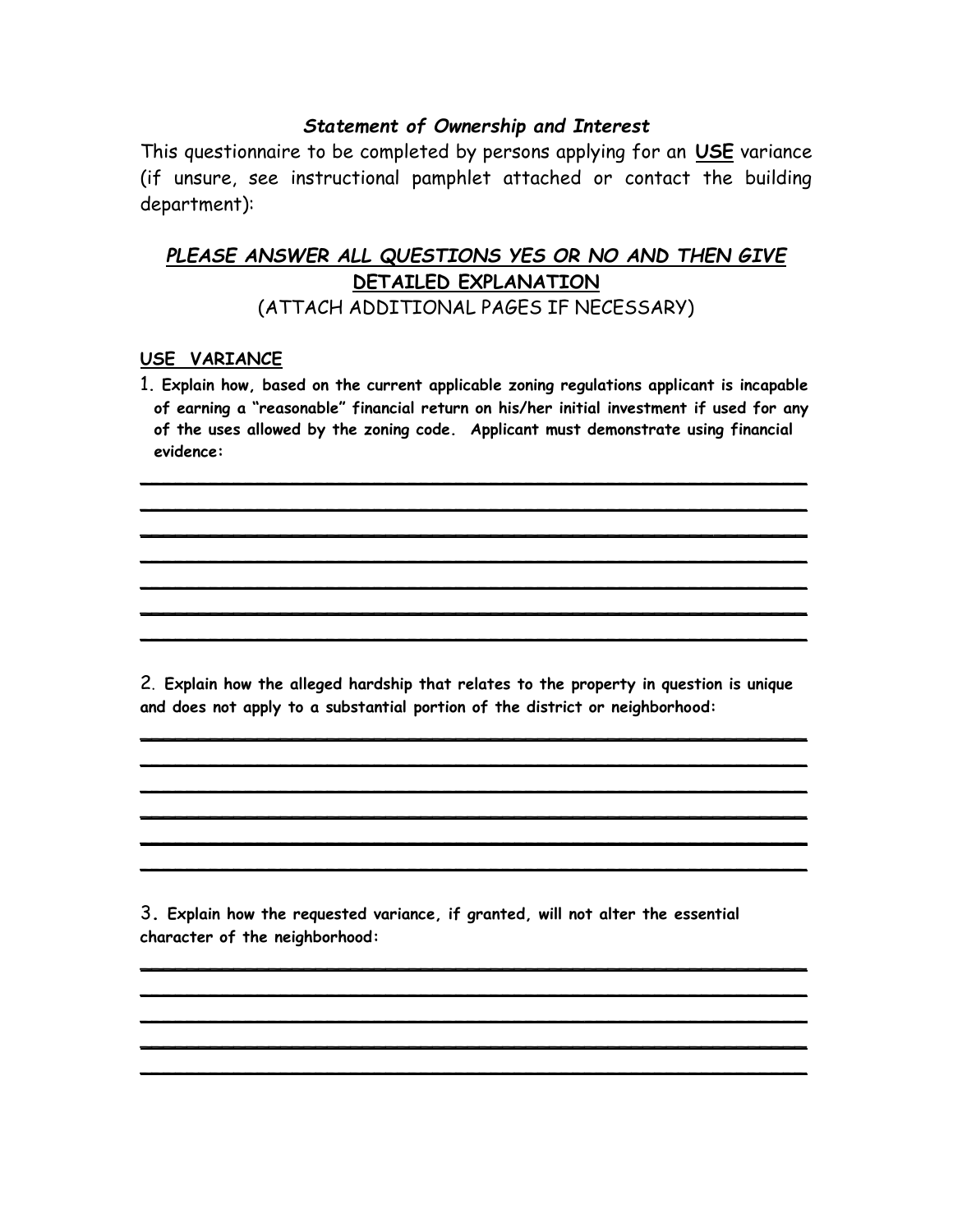4. Explain how the hardship is not self-created:

<u> 1980 - Johann Barbara, martin amerikan basar dan basa dan basar dalam basa dalam basa dalam basa dalam basa </u>